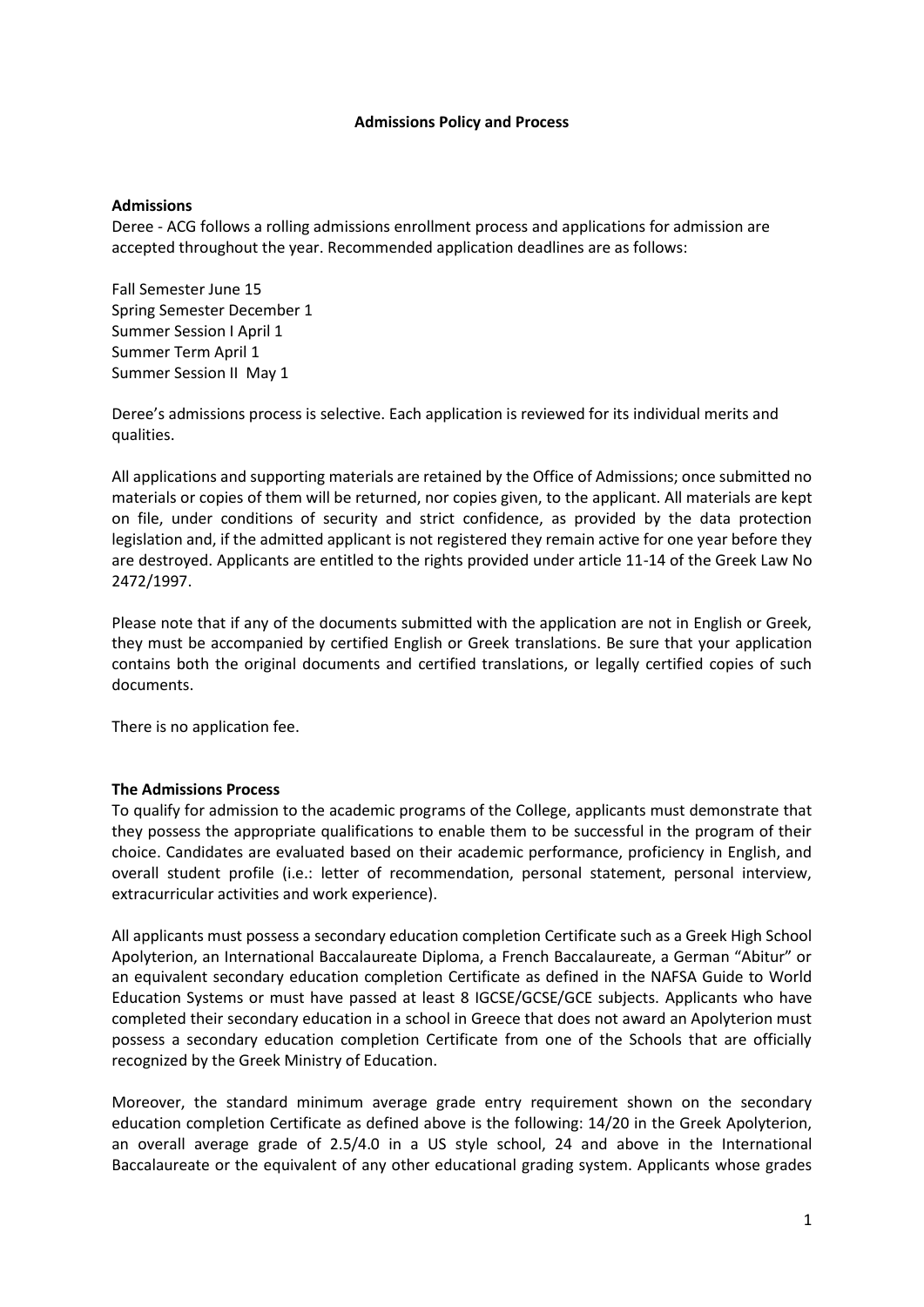are between 12/20 and 13.99/20 on a Greek Apolyterion or the equivalent grades for students who hold a secondary education completion Certificate as defined above, may be admitted to the College on a provisional basis.

Students admitted on a provisional basis will be required to fulfill the following conditions in order to be allowed to continue on their selected major after the completion of one academic year after their acceptance to Deree.

- Meet with an assigned advisor at the Academic Advising Office at least twice every month or whenever the advisor thinks it is necessary. The assigned advisor will monitor the student progress very closely and may require that they seek academic help through the Student Academic Support Services.
- The number of courses students will be allowed to register for will be determined by their English Language Placement (see section "Evidence of Proficiency in English"). However, in no case will they be allowed to register for a total of more than 2 courses if placed in EAP 1002 or for more than 4 courses if placed in WP 1010. Students with provisional status who are placed in EAP 1000, EAP 1001 must first complete their English for Academic Purpose courses before they begin taking College level courses along with EAP 1002.
- Students who have successfully completed only the EAP sequence during their first academic year will be able to continue.
- Achieve a minimum cumulative average (CI) of at least 2.0 after one academic year.
- After the completion of one academic year on provisional status, students' performance will be reviewed by the Committee on Academic Standards and Policies (CASP), which will decide on student progression and/or new conditions.
- Students on provisional status are subject to the College probation policy (see section "Academic Probation").

The following is required for all freshmen applicants:

- 1. Completed application form
- 2. Personal statement
- 3. Letter of recommendation from an academic teacher or professor
- 4. Official secondary school transcript(s) and diploma(s)
- 5. Certified copy of the state identity card or a valid passport for non-Greek citizens (and residence permit, if applicable)
- 6. Evidence of proficiency in English.

Candidates will attend an interview with a designated College representative after all application material has been submitted in order to assess their profile through a discussion on their academic and non-academic achievements. The Admissions decision will be communicated to the candidate within 10 working days following the interview.

### **Evidence of Proficiency in English**

All applicants must demonstrate proficiency in the English language either by taking the College's English Placement Test (Oxford Online Placement Test) or by submitting any evidence derived from one of the following tests.

Pearson test of Academic English (PTE Academic): 58 or greater Michigan State University Certificate of Language Proficiency (MSU-CELP) Michigan Proficiency Certificate Cambridge Proficiency Certificate Cambridge Advanced English (CAE) with Grade A only International Baccalaureate Diploma IELTS: (academic) 6.5 or above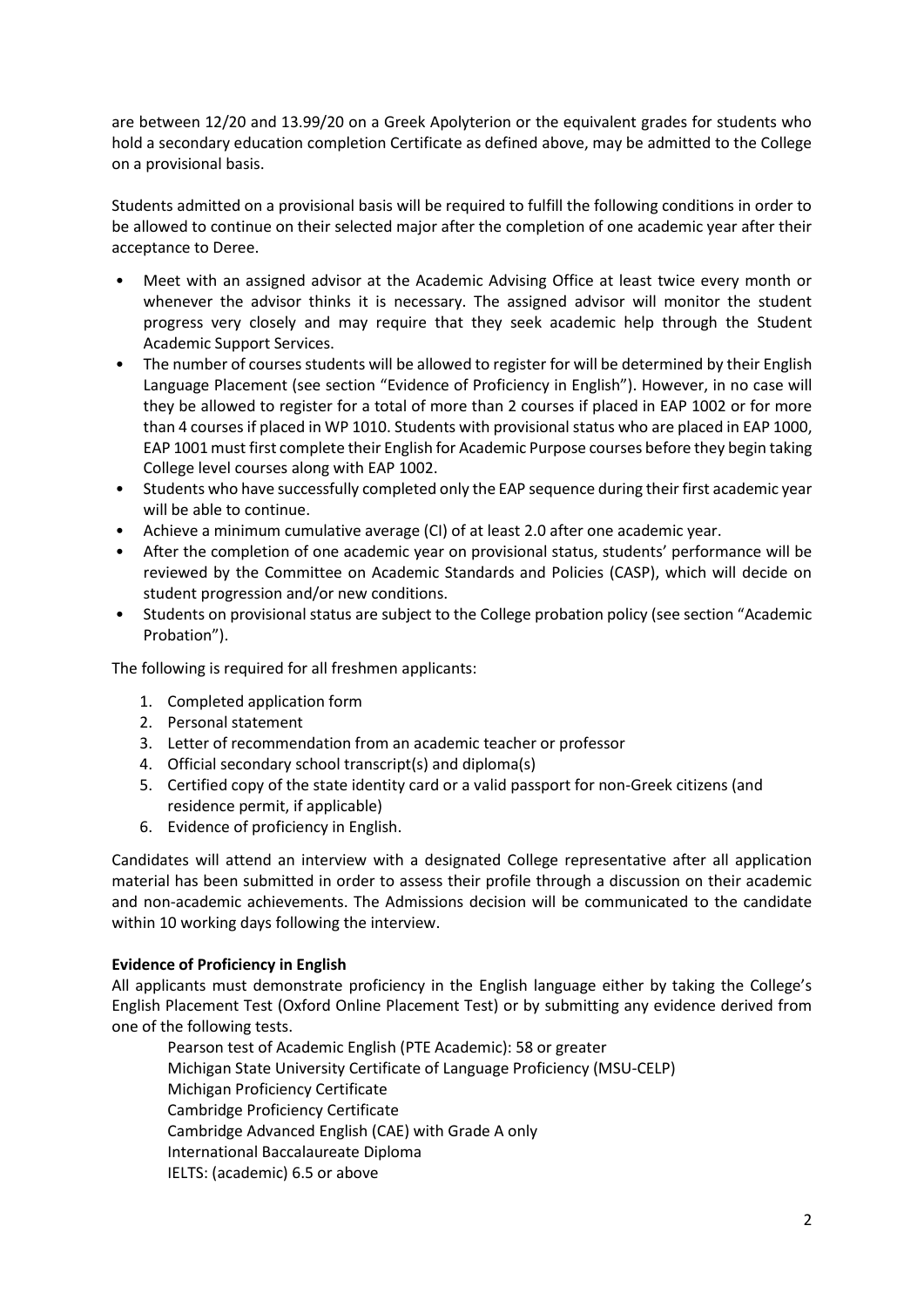SAT: 450 or above ACT: 18 or above TOEFL (paper based): 567 or above TOEFL (computer based): 227 or above TOEFL (internet based): 87 or above GCE higher level English: Grade C or greater Oxford Online Placement Test: 99 or above

Applicants presenting a TOEFL score should arrange to have the test results sent directly to the Office of Admissions by the Educational Testing Service (ETS). The College's Institution Code Number is 0925. TOEFL scores are valid for 2 years.

Students may also qualify to take WP 1010 by submitting evidence of fluency based on graduation from an English speaking secondary school or program.

The above listed grades qualify the student for placement directly into WP 1010. Applicants who do not qualify for WP 1010 but who otherwise show academic promise are required to follow the English for Academic Purposes Program (see section "Academic Writing").

### **Registering for the Placement Tests (English and Mathematics)**

*The English Language Placement Test*

Upon submission of their application to the Office of Admissions, students who have not demonstrated proficiency in English, will also register for the College's English Placement Test. The test is free of charge.

The College uses an online placement test, designed to measure test takers' ability to function communicatively at different levels of English language proficiency according to the Common European Framework of Reference (CEFR).

The results of the test, which are placed in the student's folder, determine which English course students will be required to take and they are not communicated externally.

#### **The Mathematics Placement Test and waivers**

New students who need to enroll in MA 1008 College Algebra must take a placement test. The placement test is offered on specified dates before the beginning of each semester or session. Students may take the test more than once, but only on the test dates available during the same semester/session. Students who do not pass the placement test will have to enroll in *MA 1022 Intermediate Mathematics* and complete it successfully before registering in *MA 1008 College Algebra*.

Students who believe they may have the verifiable knowledge to waive *MA 1022 Intermediate Mathematics* and possibly *MA 1008 College Algebra* will need to provide the necessary evidence (e.g. grades in mathematics in the Panhellenic Exams, International Baccalaureate, SAT, ACT, AP, GCSE, IGCSE, GCE) to the Validation Office for evaluation.

#### **Panhellenic Math Exam**

A student with a score of at least 10/20\* waives MA 1022 while a student with a score of at least 13/20\* waives both MA 1022 and MA 1008.

*\* Subject to future revision.*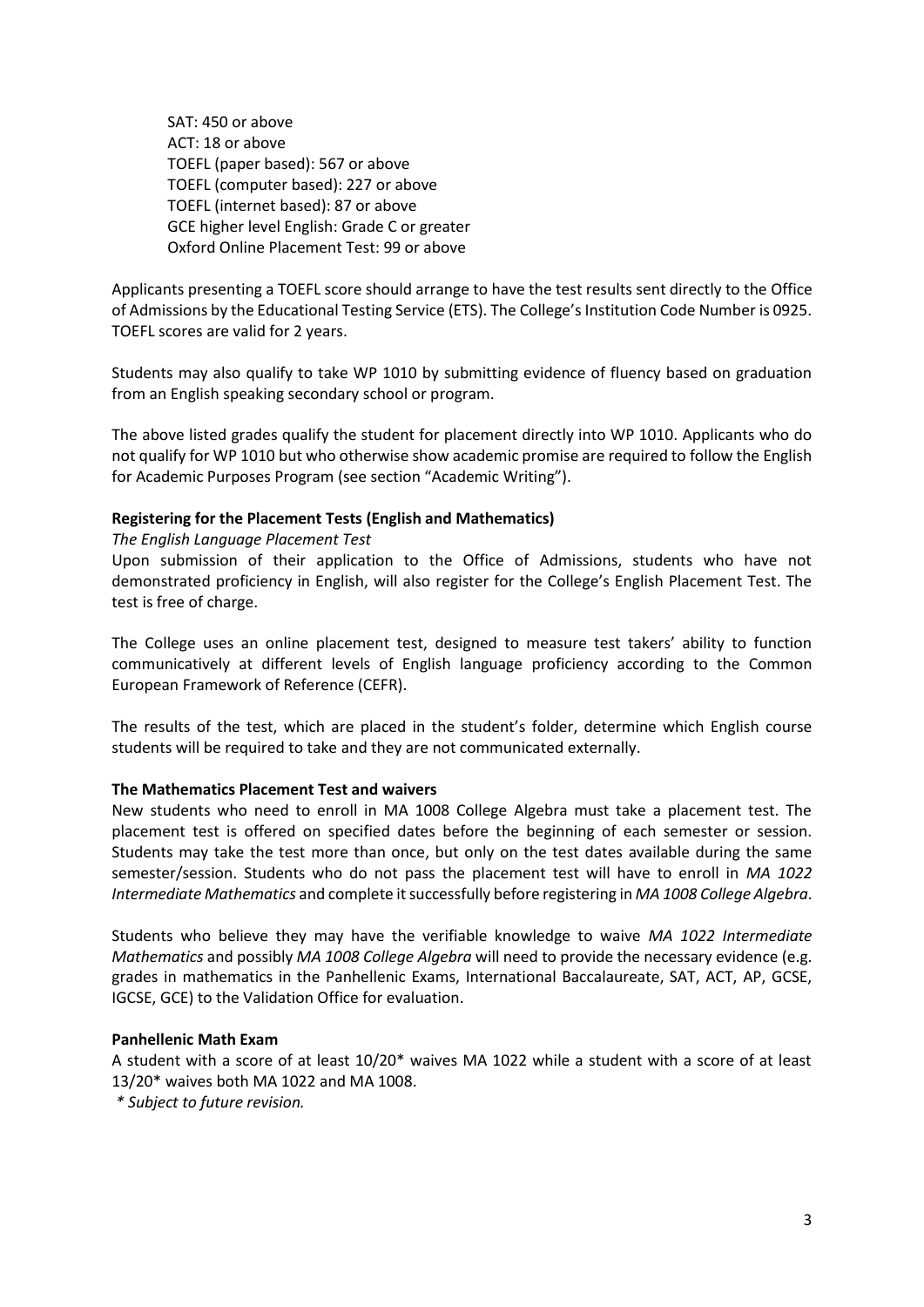# **International Baccalaureate (IB) Math Exam**

Math IB comes in four Levels: (i) Math Studies, (ii) Standard Level, (iii) High Level and (iv) Further Math

- i. Math Studies (IB): A student with a score of at least 6/7 waives MA 1022.
- ii. Standard Level (IB): A student with a score of at least 5/7 waives MA 1022, while a student with a score of at least 6/7 waives both MA1022 and MA 1008.
- iii. High Level (IB): A student with a score of at least 4/7 waives MA 1022, while a student with a score of at least 5/7 waives both MA 1022 and MA 1008.
- iv. Further Math (IB): A student with a score of at least 4/7 waives MA 1022, while a student with a score of at least 5/7 waives both MA 1022 and MA 1008.

## **American College Testing (ACT) Math Exam**

A student with a score of at least 20 waives MA 1022 while a student with a score of at least 23 waives both MA 1022 and MA 1008.

## **Scholastic Assessment Test (SAT) Math Exam**

A student with a score of at least 24 waives MA 1022 while a student with a score of at least 26 waives both MA 1022 and MA 1008.

### **Student Visas**

In accordance with Greek law, citizens of countries that are not members of the European Union or Schengen Agreement who wish to study in Greece must obtain a student visa or residence permit before enrolling at the College. Please note that you will not be able to enroll as a student at Deree - ACG until you have a valid student visa or residence permit.

The International Student Services Office provides information and paperwork for the issuance of the student visa. Applicants for admission are advised to verify the specific requirements for nationals of their country through the local Greek consular authorities. In order to remain in Greece, students who have valid student visas must then seek a residence permit. The College will provide assistance in obtaining your residence permit.

### **Permanent Records**

The Office of Admissions creates files for students at the point that they apply for admission to Deree. In the course of the students' studies, their files are updated with documents and official records indicating students' status at any given time in their academic careers. All documents submitted by applicants before their first registration or by students throughout their studies are not returned. Students will not receive copies of documents they have already submitted to Deree. As long as the student is enrolled at Deree - ACG, the file remains in the Registrar's active records. Following graduation, these files are kept in storage for one year after completion of their studies. The files are kept in accordance with the provisions of the data protection legislation. Students and/or graduates are entitled to exercise the rights provided to them by article 11-14 of the Greek Law No 2472/1997.

### **Transfer Students Admission Procedure**

Applicants who have started their college studies elsewhere and now intend to become candidates for a degree at Deree - ACG are required to submit the following.

- 1. Completed application form
- 2. Personal statement
- 3. Letter of recommendation from an academic teacher/professor
- 4. Official College/University transcript(s) with a catalog (if applying for transfer credits). Transfer students who have completed fewer than 30 credit hours must also submit an official secondary school transcript(s) and diploma (see also section "Admission with Credit").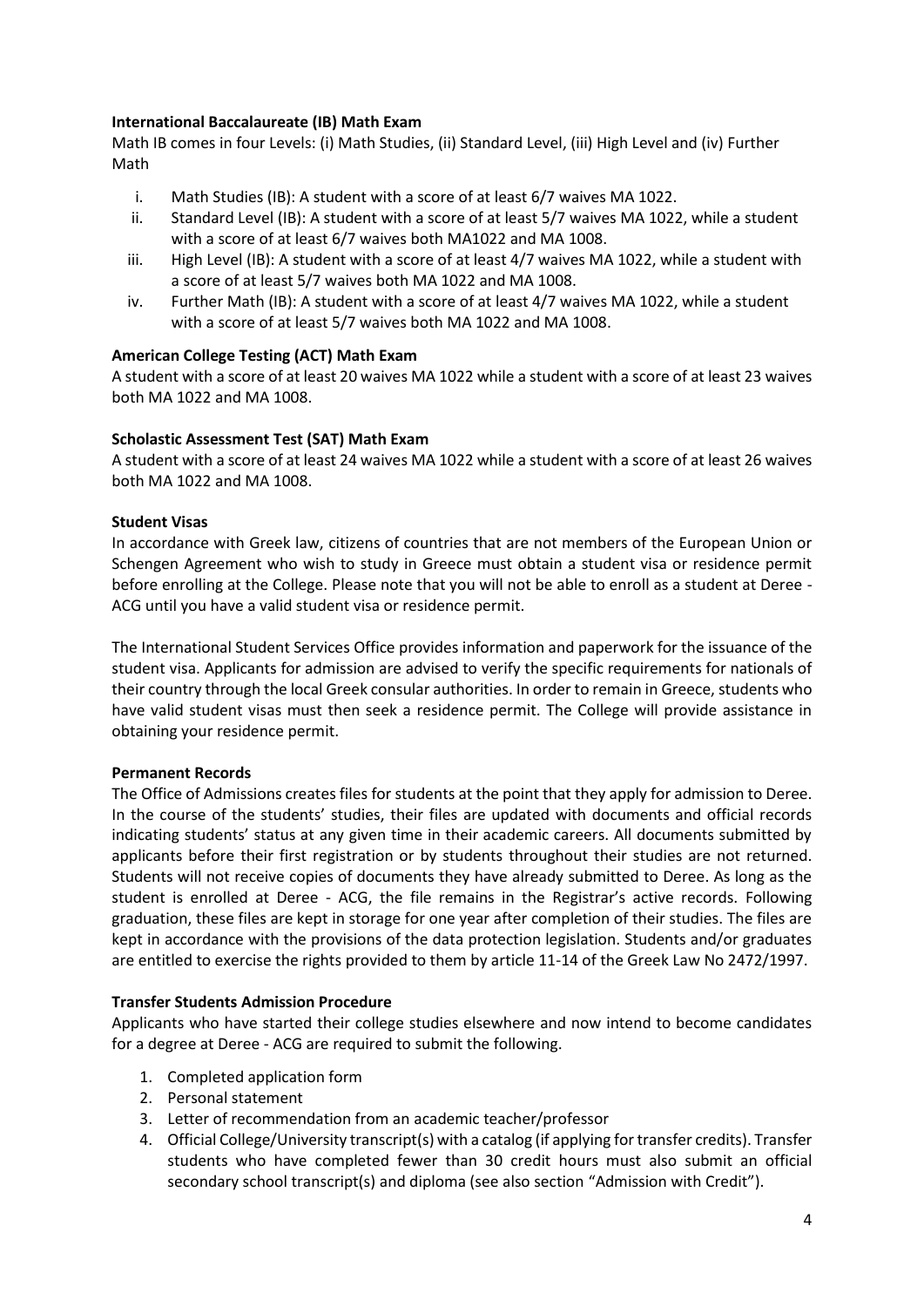- 5. Certified copy of the state identity card or a valid passport for non-Greek citizens (and residence permit, if applicable)
- 6. Evidence of proficiency in English. Non-native speakers of English who have not completed 30 semester credit hours or the quarter system equivalent (three quarters) and who do not have a secondary school diploma from a school where the language of instruction is English must meet the English language admissions requirement (see "Evidence of Proficiency in English").

Candidates will attend an interview with a designated College representative after all application material has been submitted in order to assess their profile through a discussion on their academic and non-academic achievements. The Admissions decision will be communicated to the candidate within 10 working days following the interview.

Transfer students who have completed courses at an accredited non-US based post-secondary institution must have a cumulative index (CI) or overall Grade Point Average (GPA) of 2.5 or above. Transfer students who have completed courses at an accredited US post-secondary institution must have a cumulative index (CI) or overall Grade Point Average (GPA) of 2.75 or above. Transfer students must contact the Academic Advising Office and the Validation Office after they are admitted to the College.

There is no application fee.

## **Non-Degree Students**

A student's status is determined on the basis of eligibility for /or intention to pursue a degree at Deree - ACG. A degree student is one who is working toward a degree; a non-degree student is one who is not working toward a degree.

The following are required for all non-degree applicants:

- 1. Completed application form
- 2. Personal statement
- 3. Official secondary school transcript(s) and diploma(s) or official College/University transcript(s)
- 4. Certified copy of the state identity card or a valid passport for non-Greek citizens (and residence permit, if applicable)
- 5. Evidence of proficiency in English (see section "Evidence of Proficiency in English")

Candidates will attend an interview with a designated College representative after all application material has been submitted in order to assess their profile through a discussion on their academic and non-academic achievements. The Admissions decision will be communicated to the candidate within 10 working days following the interview.

If a non-degree student should subsequently decide to pursue a degree at the College, he or she must request a change of status at the Academic Advising Office. The student will be eligible to follow the Deree US degree. No more than 32 US academic credits earned in non-degree status may be applied to degree status toward the US degree unless special permission is granted by the respective academic dean and CASP. In case the student wishes and is eligible to pursue in addition to a Deree US degree an Open University validated award, (s)he must follow all relevant rules in effect at the time (s)he becomes a degree student. Please note that a student may change status from non-degree to degree or vice versa only once and only to the Deree US degree program.

Non-degree students who become degree students must follow the degree programs in effect at the time they become degree students.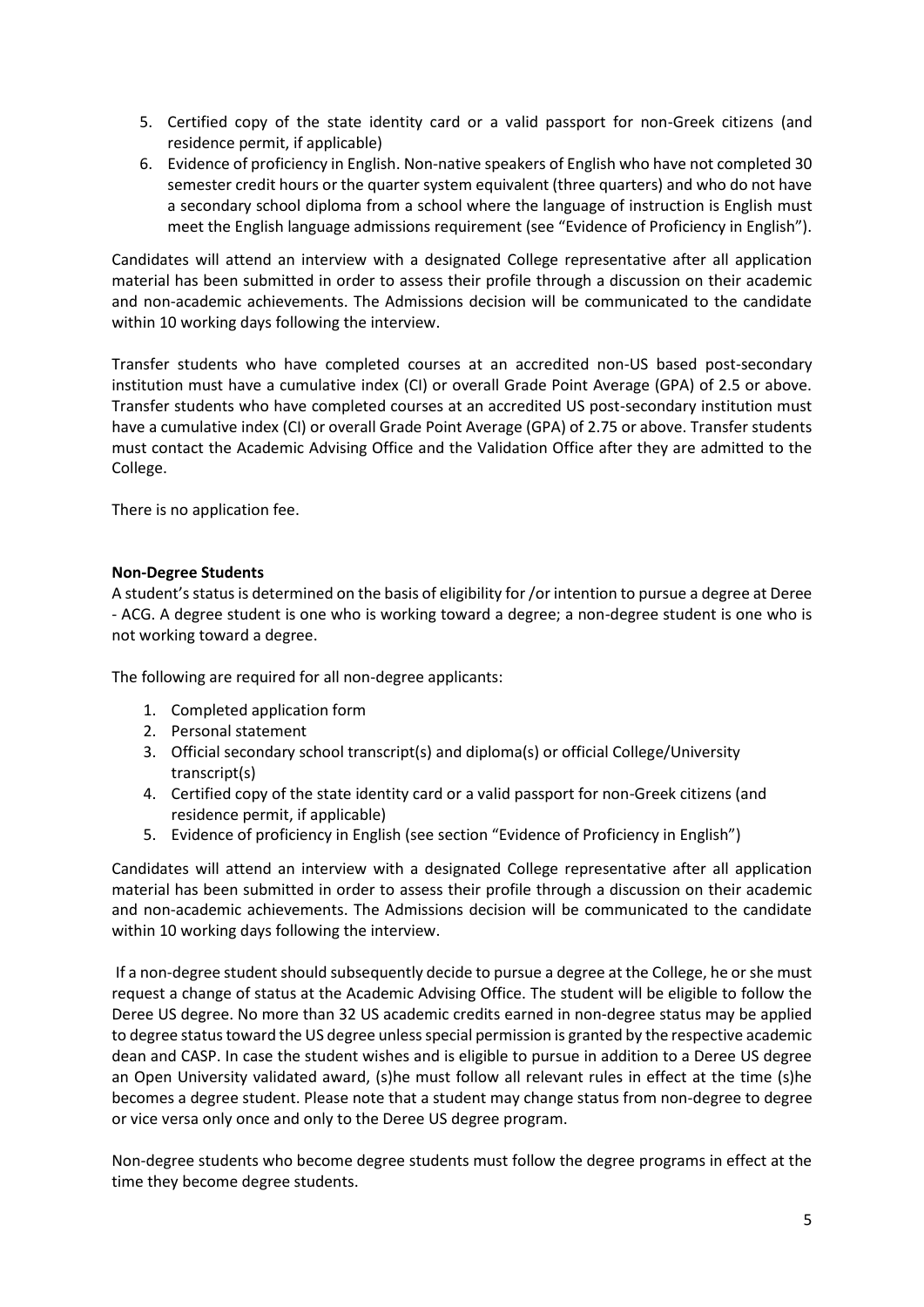Students pursuing degrees at other accredited institutions who wish to take courses at Deree - ACG and transfer the credits back to their home institutions may enroll as non-degree students. They should submit their application form with the required tuition fee(s) to the Office of Admissions. They should also submit a transcript from an accredited institution as evidence of being in good academic standing.

Non-degree students must observe all College academic requirements, including prerequisites and course levels.

### **Pre-Collegiate Program**

Every summer, students ages 16-19 are offered the unique opportunity of taking a College course at Deree – The American College of Greece as non-degree students.

The Pre-Collegiate Summer Program, which takes place during Summer Session II, offers students a variety of college level courses to choose from. Upon successful completion of the course, they can earn academic credit for a future Bachelor's degree. During their participation in the program, they can take advantage of all benefits enjoyed by Deree students including access to the library and use of the world-class athletic facilities.

Students who decide to continue at Deree for their Bachelor's degree may be eligible for the Merit Scholarships.

The following are required for all Pre-Collegiate program applicants:

- 1. Completed Pre Collegiate application form
- 2. Personal statement
- 3. Official secondary school transcript(s)
- 4. Certified copy of the state identity card
- 5. Evidence of proficiency in English (see section "Evidence of Proficiency in English")

Candidates will attend an interview with a designated College representative after all application material has been submitted in order to assess their profile through a discussion on their academic and non-academic achievements. The Admissions decision will be communicated to the candidate within 10 working days following the interview.

Once a student who has completed the Pre-Collegiate program, wishes to enroll at Deree – The American College of Greece, after receiving the Lyceum Apolyterion, then he/she needs to apply as a Readmitted from the Pre-Collegiate program student, and follow the admissions process for degreeseeking students (see section The Admissions Process).

### **Application Process Timeline**

Applicants submit their applications either online or directly in person. The application process timeline is as follows:

- 1. Application received applicant receives a response within 2 working days with information on the application documents they need to submit
- 2. All application documents are received applicant receives a response within 2 working days in order to arrange for an interview (interview can be face to face or via phone/Skype. It is a 30 minute question and answer session, performed in order to assess an applicant's profile through a discussion on their academic and non-academic achievements)
- 3. Interview has been conducted applicant receives the admissions decision within 10 working days following the interview